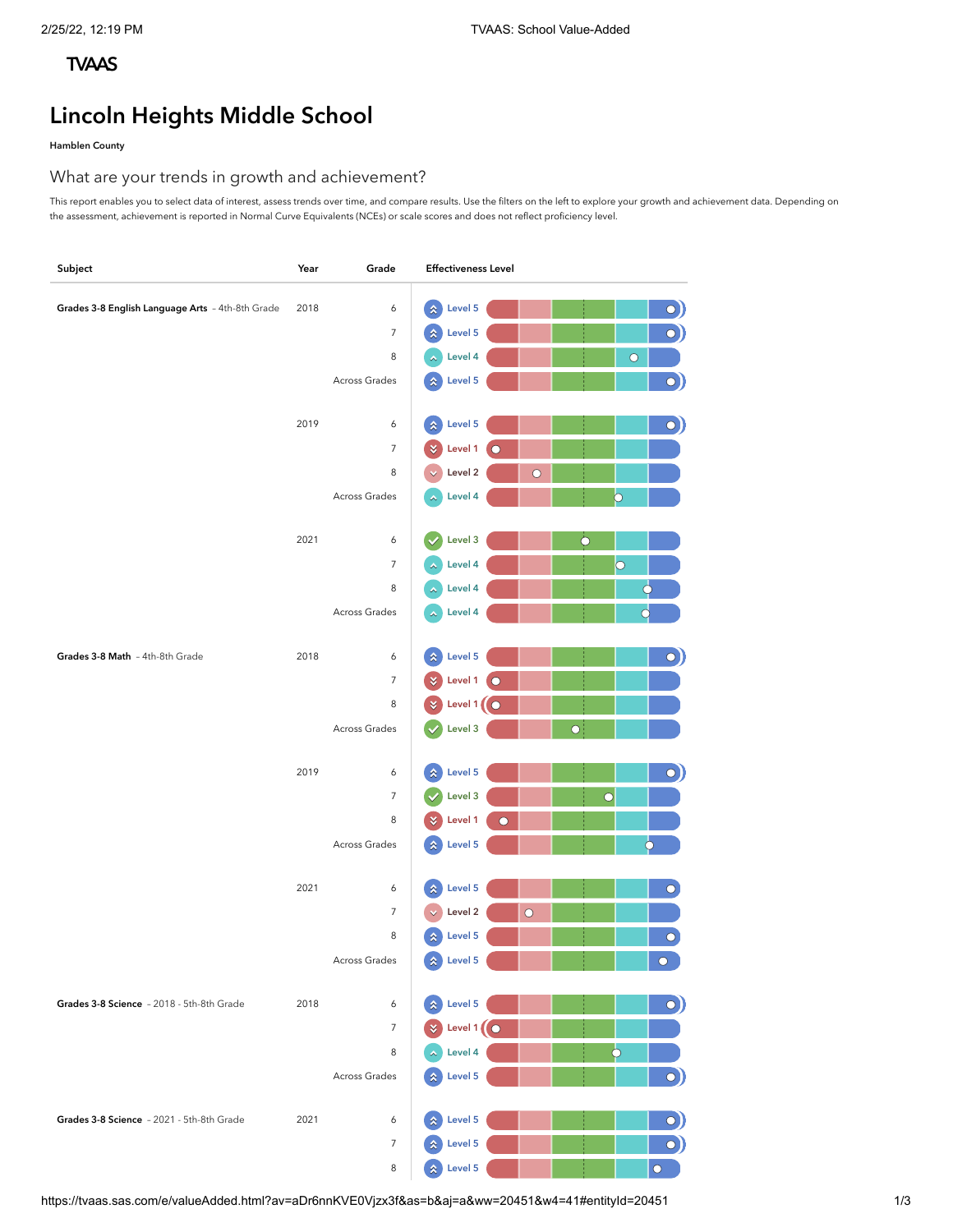2/25/22, 12:19 PM TVAAS: School Value-Added

| Subject                                   | Year | Grade          | <b>Effectiveness Level</b>                             |
|-------------------------------------------|------|----------------|--------------------------------------------------------|
|                                           |      |                |                                                        |
| Grades 3-8 Social Studies - 5th-8th Grade | 2018 | 6              | $\hat{\mathbf{x}}$<br>Level 5<br>$\bigcirc$            |
|                                           |      | $\overline{7}$ | Level 3<br>¦О<br>$\checkmark$                          |
|                                           |      | 8              | $\bigcirc)$<br>$\hat{\mathbf{x}}$<br>Level 5           |
|                                           |      |                |                                                        |
|                                           | 2019 | 6              | $\hat{\mathbf{x}}$<br>Level 5<br>$\bigcirc$            |
|                                           |      | $\overline{7}$ | Level 3<br>$\checkmark$<br>$\circ$                     |
|                                           |      | 8              | $\circ)$<br>Level 5<br>$\boldsymbol{\hat{\mathbf{x}}}$ |
|                                           |      |                |                                                        |
|                                           | 2021 | 6              | $\mathbf{x}$<br>Level 5<br>$\bigcirc$                  |
|                                           |      | $\overline{7}$ | $\circ)$<br>Level 5<br>$\hat{\mathbf{x}}$              |
|                                           |      | 8              | Level 5<br>$\bigcirc$<br>$\hat{\mathbf{x}}$            |
|                                           |      |                |                                                        |
| EOC Algebra I                             | 2018 | N/A            | $\overline{O}$<br>$\checkmark$<br>Level 3              |
|                                           | 2019 | N/A            | Level 3<br>$\checkmark$<br>$\circ$                     |
|                                           | 2021 | N/A            | $\hat{\mathbf{x}}$<br>Level 5<br>$\bigcirc$            |
|                                           |      |                |                                                        |